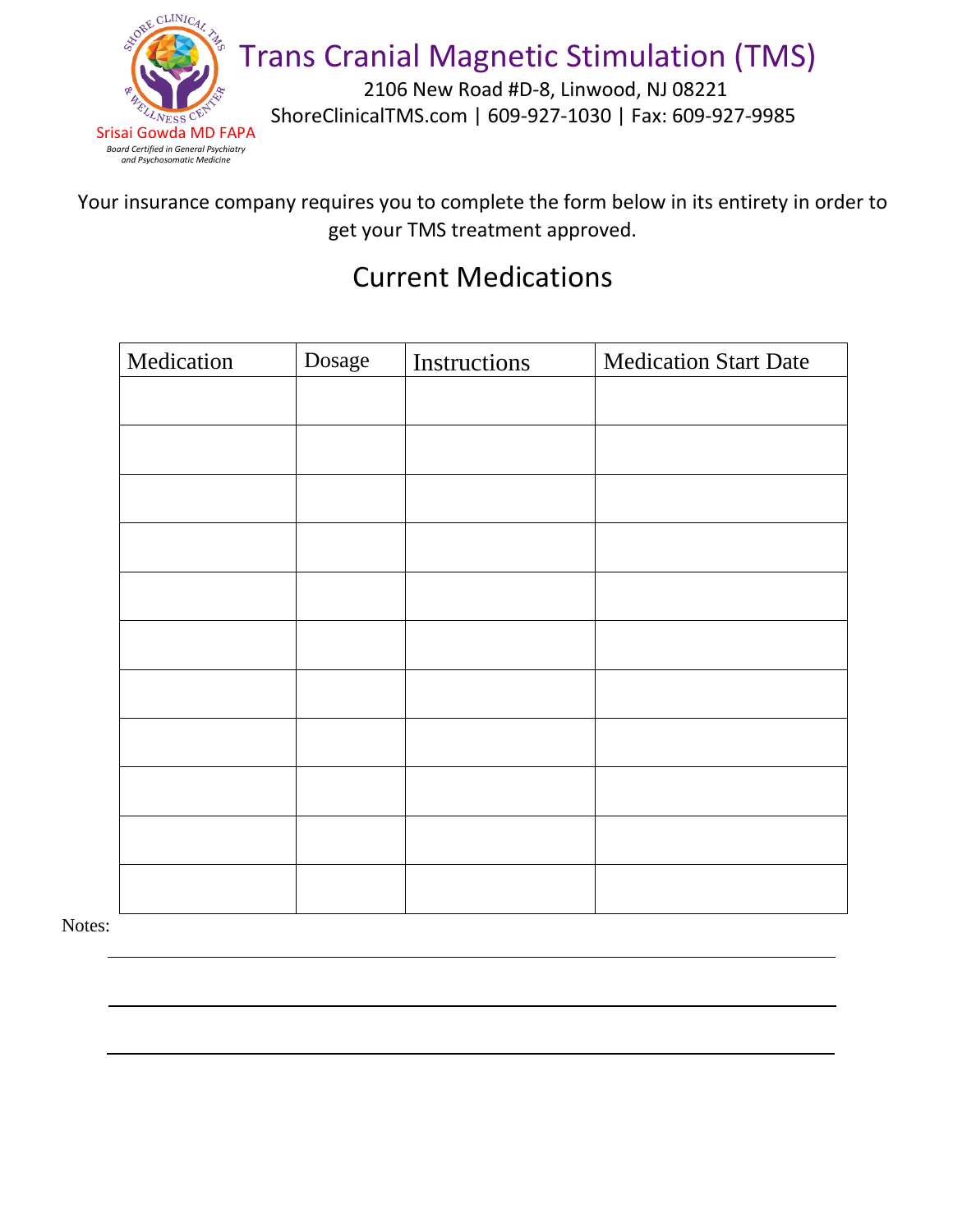

2106 New Road #D-8, Linwood, NJ 08221 ShoreClinicalTMS.com | 609-927-1030 | Fax: 609-927-9985

Srisai Gowda MD FAPA *Board Certified in General Psychiatry and Psychosomatic Medicine*

| <b>Medication</b>                       | <b>Dosage</b> | <b>Start Date</b> | <b>End Date</b> | <b>Results</b> |
|-----------------------------------------|---------------|-------------------|-----------------|----------------|
| <b>SSRI</b>                             |               |                   |                 |                |
| Citalopram (Celexa)                     |               |                   |                 |                |
| Escitalopram<br>(Lexapro)               |               |                   |                 |                |
| Fluoxetine (Prozac)                     |               |                   |                 |                |
| Fluvoxamine<br>(Luvox)                  |               |                   |                 |                |
| Paroxetine (Paxil)                      |               |                   |                 |                |
| Sertraline (Zoloft)                     |               |                   |                 |                |
| Vilazodone (Viibryd)                    |               |                   |                 |                |
| Vortioxetine<br>(Brintellix)            |               |                   |                 |                |
| <b>SNRI</b>                             |               |                   |                 |                |
| Desvenlafaxine<br>(Pristiq, Khedezla)   |               |                   |                 |                |
| Duloxetine<br>(Cymbalta)                |               |                   |                 |                |
| Levomilnacipran<br>(Fetzima)            |               |                   |                 |                |
| Venlafaxine<br>(Effexor)                |               |                   |                 |                |
| <b>TCAs</b>                             |               |                   |                 |                |
| Amitriptyline<br>(Elavil)               |               |                   |                 |                |
| Amoxapine<br>(Asendin)                  |               |                   |                 |                |
| Clomipramine<br>(Anafranil)             |               |                   |                 |                |
| Desipramine<br>(Norpramin)              |               |                   |                 |                |
| Doxepin (Prudoxin,<br>Silenor, Zonalon) |               |                   |                 |                |
| Imipramine<br>(Tofranil)                |               |                   |                 |                |
| Nortriptyline<br>(Pamelor)              |               |                   |                 |                |
|                                         |               |                   |                 |                |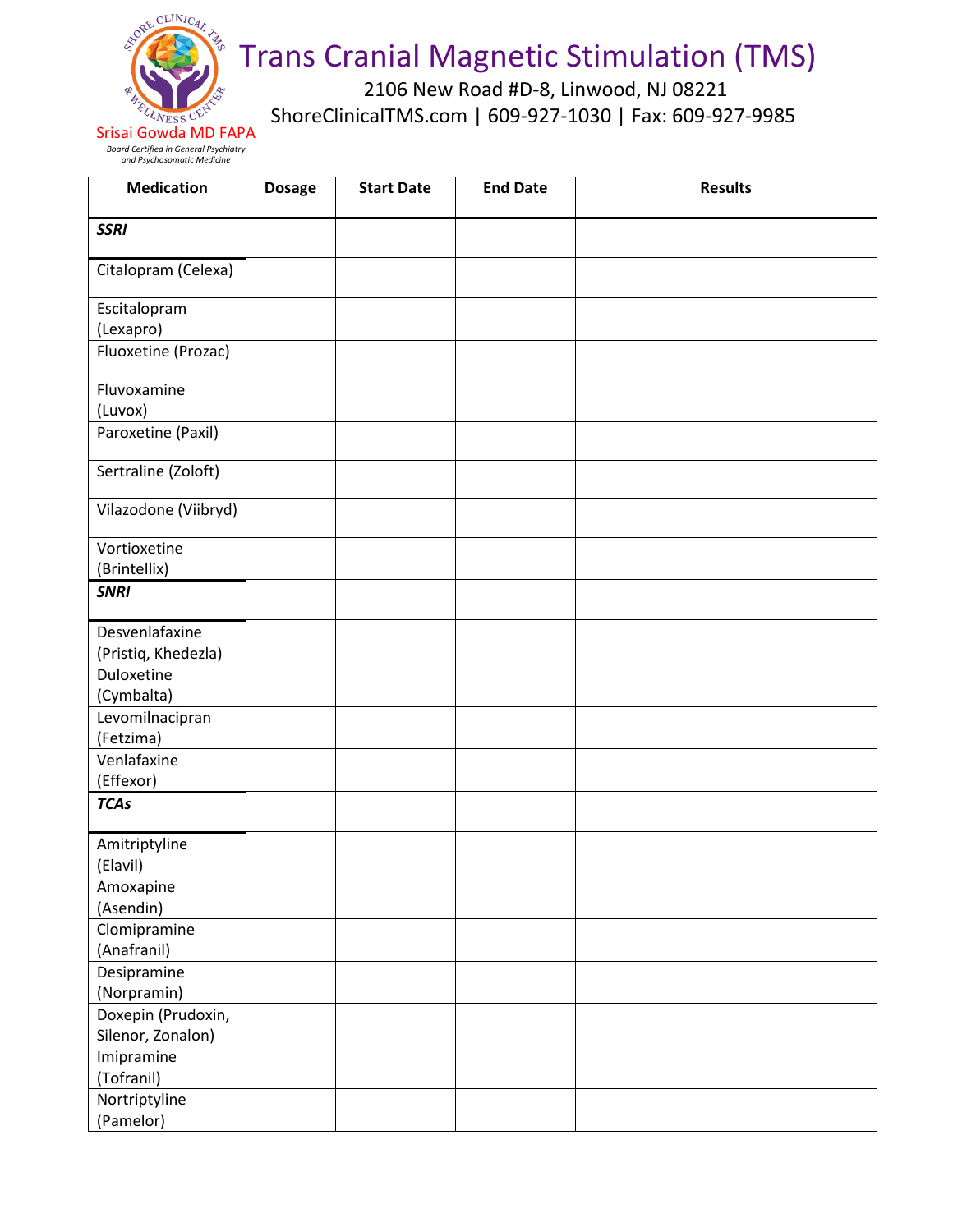

2106 New Road #D-8, Linwood, NJ 08221 ShoreClinicalTMS.com | 609-927-1030 | Fax: 609-927-9985

Srisai Gowda MD FAPA *Board Certified in General Psychiatry and Psychosomatic Medicine*

| <b>MAOIs</b>                             |  |  |
|------------------------------------------|--|--|
| Phenelzine (Nardil)                      |  |  |
| Selegiline (Emsam)                       |  |  |
| Tranylcypromine<br>(Parnate)             |  |  |
| <b>Atypical</b><br><b>Antipsychotics</b> |  |  |
| Aripiprazole<br>(Abilify)                |  |  |
| Brexpiprazole<br>(Rexulti)               |  |  |
| Cariprazine<br>(Vraylar)                 |  |  |
| Clozapine (Clozaril)                     |  |  |
| Lurasidone (Latuda)                      |  |  |
| Olanzapine<br>(Zyprexa)                  |  |  |
| Quetiapine<br>(Seroquel)                 |  |  |
| Risperidone<br>(Risperdal)               |  |  |
| Ziprasidone<br>(Geodon)                  |  |  |
| <b>Other</b>                             |  |  |
| Adderall                                 |  |  |
| Bupropion<br>(Wellbutrin)                |  |  |
| <b>Buspirone (Buspar)</b>                |  |  |
| Lithium                                  |  |  |
| Mirtazapine<br>(Remeron)                 |  |  |
| Nefazodone<br>(Serzone)                  |  |  |
| Trazodone (Desyrel,<br>Oleptro)          |  |  |
|                                          |  |  |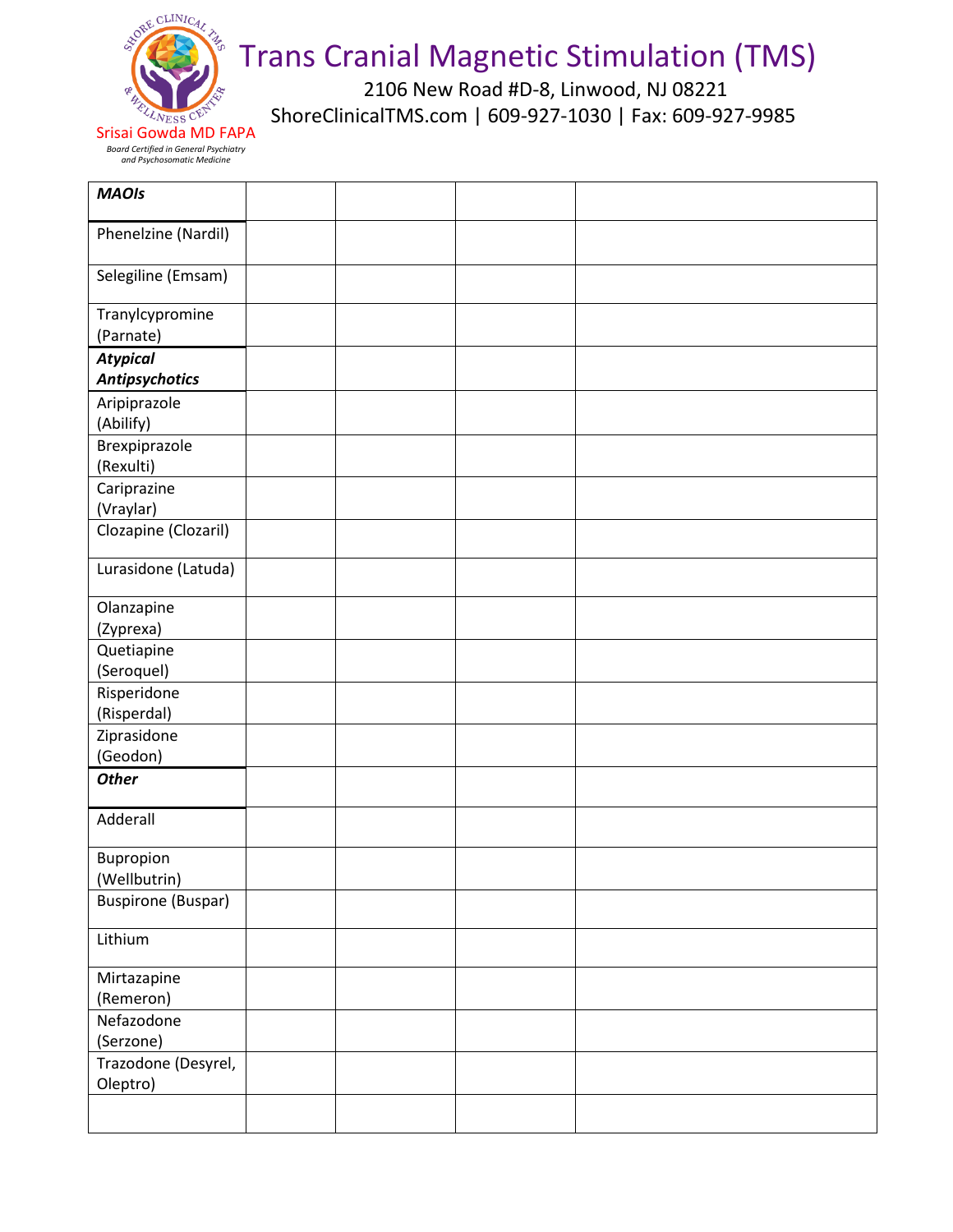

2106 New Road #D-8, Linwood, NJ 08221 ShoreClinicalTMS.com | 609-927-1030 | Fax: 609-927-9985

### *and Psychosomatic Medicine* **Therapy/ Psychotherapy History**

| Therapist | Type of Therapy                                                                                                         | Start | End  | Frequency                                | Outcome |
|-----------|-------------------------------------------------------------------------------------------------------------------------|-------|------|------------------------------------------|---------|
|           |                                                                                                                         | Date  | Date |                                          |         |
|           | CBT (cognitive<br>behavior)<br>IPT (Interpersonal)<br>DBT (Dialectical)<br>Psychodynamic<br>Supportive<br>Family        |       |      | Weekly<br>Bi-Weekly<br>Monthly<br>Other: |         |
|           | CBT (cognitive<br>behavior)<br>IPT (Interpersonal)<br><b>DBT</b> (Dialectical)<br>Psychodynamic<br>Supportive<br>Family |       |      | Weekly<br>Bi-Weekly<br>Monthly<br>Other: |         |
|           | CBT (cognitive<br>behavior)<br>IPT (Interpersonal)<br><b>DBT</b> (Dialectical)<br>Psychodynamic<br>Supportive<br>Family |       |      | Weekly<br>Bi-Weekly<br>Monthly<br>Other: |         |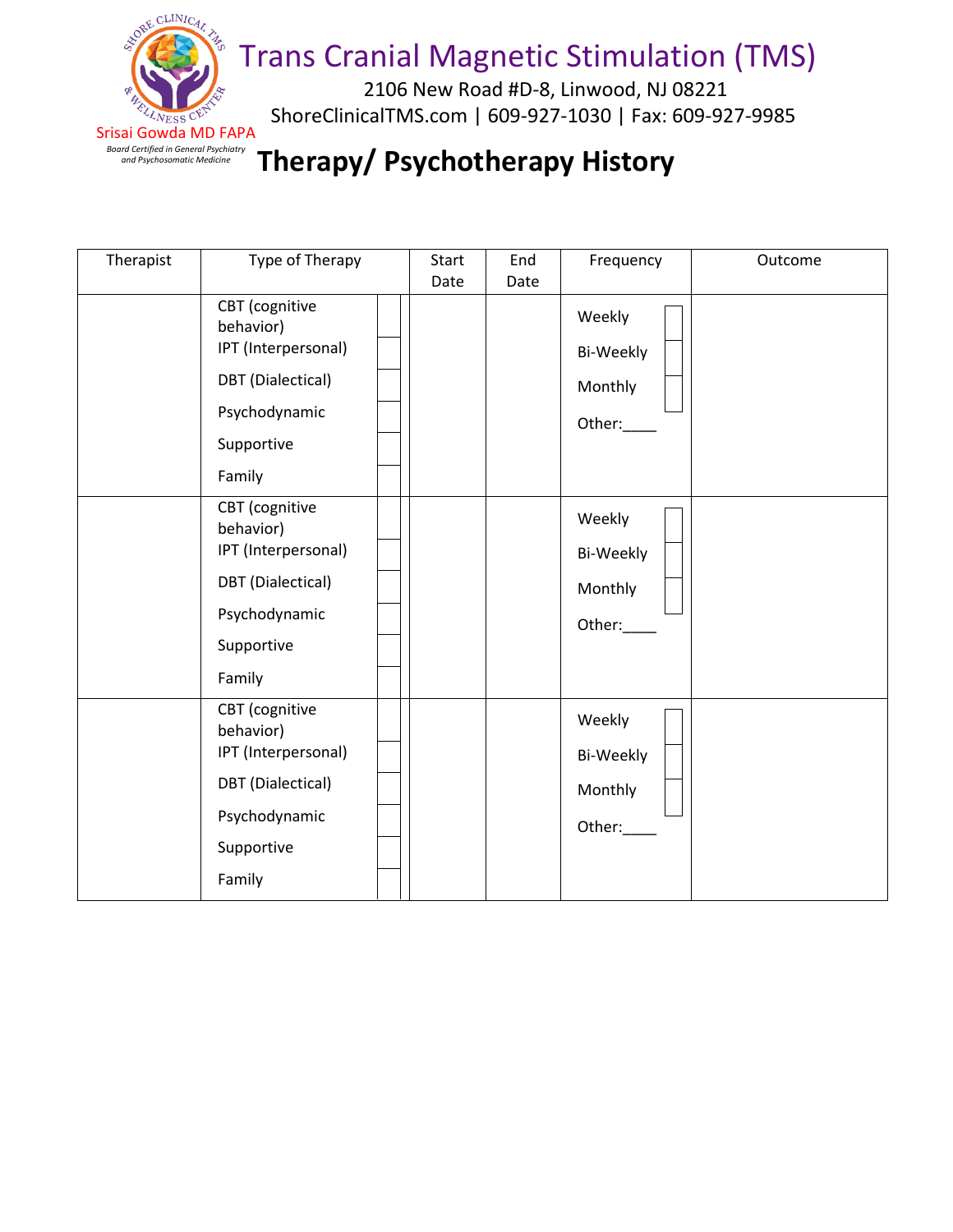

2106 New Road #D-8, Linwood, NJ 08221 ShoreClinicalTMS.com | 609-927-1030 | Fax: 609-927-9985

| <b>TMS Patient Screening</b> |  |  |
|------------------------------|--|--|
|------------------------------|--|--|

Patient Name: DOB: DOB:

#### **This section is to filled out by the patient/ patient representative. Please indicate if you have any of the following.**

| Brain Aneurysm clips or coils               | Yes           | N <sub>0</sub> | Wearable cardioverter defibrillator    | Yes           | No.            |
|---------------------------------------------|---------------|----------------|----------------------------------------|---------------|----------------|
| Cardiac pacemaker or wires                  | Yes           | N <sub>0</sub> | Implanted insulin pump                 | Yes           | N <sub>0</sub> |
| Internal cardioverter defibrillator (ICD)   | <b>Yes</b>    | No             | Programmable shunt or valve            | Yes<br>$\sim$ | N <sub>0</sub> |
| Carotid or cerebral stents                  | 7Yes          | $\Box$ No      | Hearing Aid                            | Yes           | N <sub>o</sub> |
| Metallic devices implanted in your head     | $\exists$ Yes | ]No            | Cervical fixation devices              | ∣Yes          | N <sub>o</sub> |
| Dental Implants                             | Yes           | No             | Surgical clips, staples, or sutures    | $\bigcap$ Yes | No             |
| Cochlear Implant/ Ear Implant               | Yes           | No             | Wearable monitor (e.g., heart monitor) | 7Yes          | N <sub>0</sub> |
| CSF (cerebrospinal fluid) shunt             | Yes           | No             | <b>Bone Growth Stimulator</b>          | $\neg$ Yes    | N <sub>o</sub> |
| Eye Implants                                | Yes           | No             | <b>Wearable Infusion Pump</b>          | $\neg$ Yes    | No             |
| Cardiac stents, filters, or metallic valves | Yes           | No             | <b>Radioactive Seeds</b>               | $\neg$ Yes    | No             |
| Tattoo                                      | Yes           | 7No            | Medication patch/Nicotine Path         | $\neg$ Yes    | No             |
| Vagus nerve stimulator (VNS)                | Yes           | No             | Other implanted metal or device        | $\neg$ Yes    | N <sub>o</sub> |
| Blood vessel coil                           | Yes           | $\Box$ No      | If yes, please specify:                |               |                |

| Weight (lbs.): ______________<br>Age: _____________                                |                                                                                                                                                                                                                                | Last Menstrual Cycle: _________ |
|------------------------------------------------------------------------------------|--------------------------------------------------------------------------------------------------------------------------------------------------------------------------------------------------------------------------------|---------------------------------|
| Are you pregnant?                                                                  | Yes<br>$\sim 10$                                                                                                                                                                                                               | No                              |
| Have you ever been a machinist, welder, or metal worker?                           | $\Box$ Yes                                                                                                                                                                                                                     | l No                            |
| Have you ever had a facial injury from metal and/ or metal removed from your eyes? | Yes<br>$\mathbf{I}$                                                                                                                                                                                                            | $\Box$ No                       |
| Have you ever had complications from an MRI?                                       | Yes                                                                                                                                                                                                                            | No                              |
| Have you ever had a seizure?                                                       | Yes                                                                                                                                                                                                                            | <b>No</b>                       |
|                                                                                    |                                                                                                                                                                                                                                |                                 |
|                                                                                    | Date: the contract of the contract of the contract of the contract of the contract of the contract of the contract of the contract of the contract of the contract of the contract of the contract of the contract of the cont |                                 |
| Signature of physician/health care provider:                                       |                                                                                                                                                                                                                                |                                 |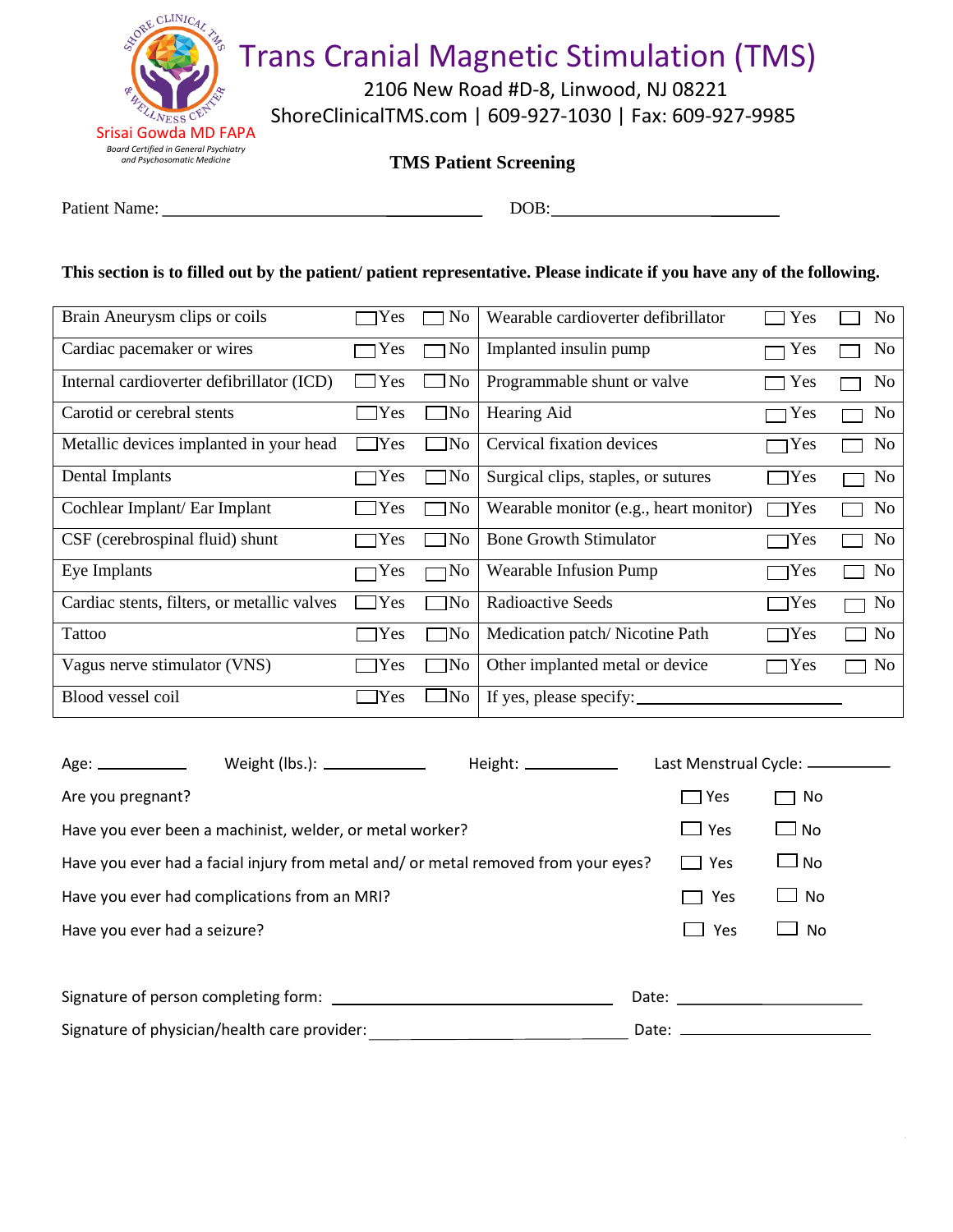

2106 New Road #D-8, Linwood, NJ 08221 ShoreClinicalTMS.com | 609-927-1030 | Fax: 609-927-9985

#### **Patient Consent for TMS Treatment**

This is a patient consent for a medical procedure called TMS Treatment. This consent form outlines the treatment that your doctor has prescribed for you or you have chosen to pursue, the risks of this treatment, the potential benefits of this treatment to you, and any alternative treatments that are available for you if you decide not to be treated with TMS Treatment.

Dr. Srisai Gowda, M.D., F.A.P.A, has explained the following information to me:

- A) TMS stands for "Transcranial Magnetic Stimulation". TMS Treatment is a medical procedure. A TMS treatment session is conducted using a device called the TMS Treatment System, which provides electrical energy to a "treatment coil" or magnet that delivers post magnetic fields. These magnetic fields are the same type and strength as these used in magnetic resonance imaging (MRI) machines.
- B) TMS Treatment is a safe and effective treatment for patients with depression who have not benefitted from antidepressant medications.
- C) Specifically, TMS Treatment has been shown to relieve depression symptoms in adult patients who have been treated with one antidepressant medication given at a high enough dose and for a long enough period of time but did not get better.
- D) During a TMS Treatment session, the doctor or a member of their staff will place the magnetic coil gently against my scalp on the left front region of my head. The magnetic fields that are produced by the magnetic coil are pointed at a region of the brain (DLPFC) that scientists think may be responsible for causing depression.
- E) To administer the treatment, the doctor or a member of their staff will first position my head in the head support system. Next, the magnetic coil will be placed on the left side of my head, and I will hear a clicking sound and feel a tapping sensation on my scalp. The doctor will then adjust the TMS Treatment system so that the device will give just enough energy to send electromagnetic pulses into the brain so that my right hand twitches. The amount of energy required to make my hand twitch is called the "motor threshold".

Everyone has a different motor threshold and the treatments are given at an energy level that is just above my individual motor threshold. How often my motor threshold will be reevaluated will be determined by your doctor.

- F) Once motor threshold is determined, the magnetic coil will be moved, and I will receive the treatment as a series of "pulses", with a "rest" period of about 20 seconds between each series. Treatment is to the left front side of my head and will take about 20-45 minutes. I understand that this treatment does not involve any anesthesia or sedation and that I will remain awake and alert during the treatment. I will initially receive these treatments 5 times a week for 4 weeks (20 treatments) and I understand that additional treatments may be required in order to achieve maximum response. The treatment is designed to relieve my current symptoms of depression.
- G) During the treatments, I may experience tapping or painful sensations at the treatment site while the magnetic coil is turned on. These types of sensations were reported by about one third of the patients who participated in the research studies. I understand that I should inform the doctor or his/her staff if this occurs. The doctor may then adjust the dose or make changes to where the coil is placed in order to help make the procedure more comfortable to me. I also understand that headaches were reported in half of the patients who participated in the clinical trial for the device. I understand that both discomfort and headaches got better over time in the research